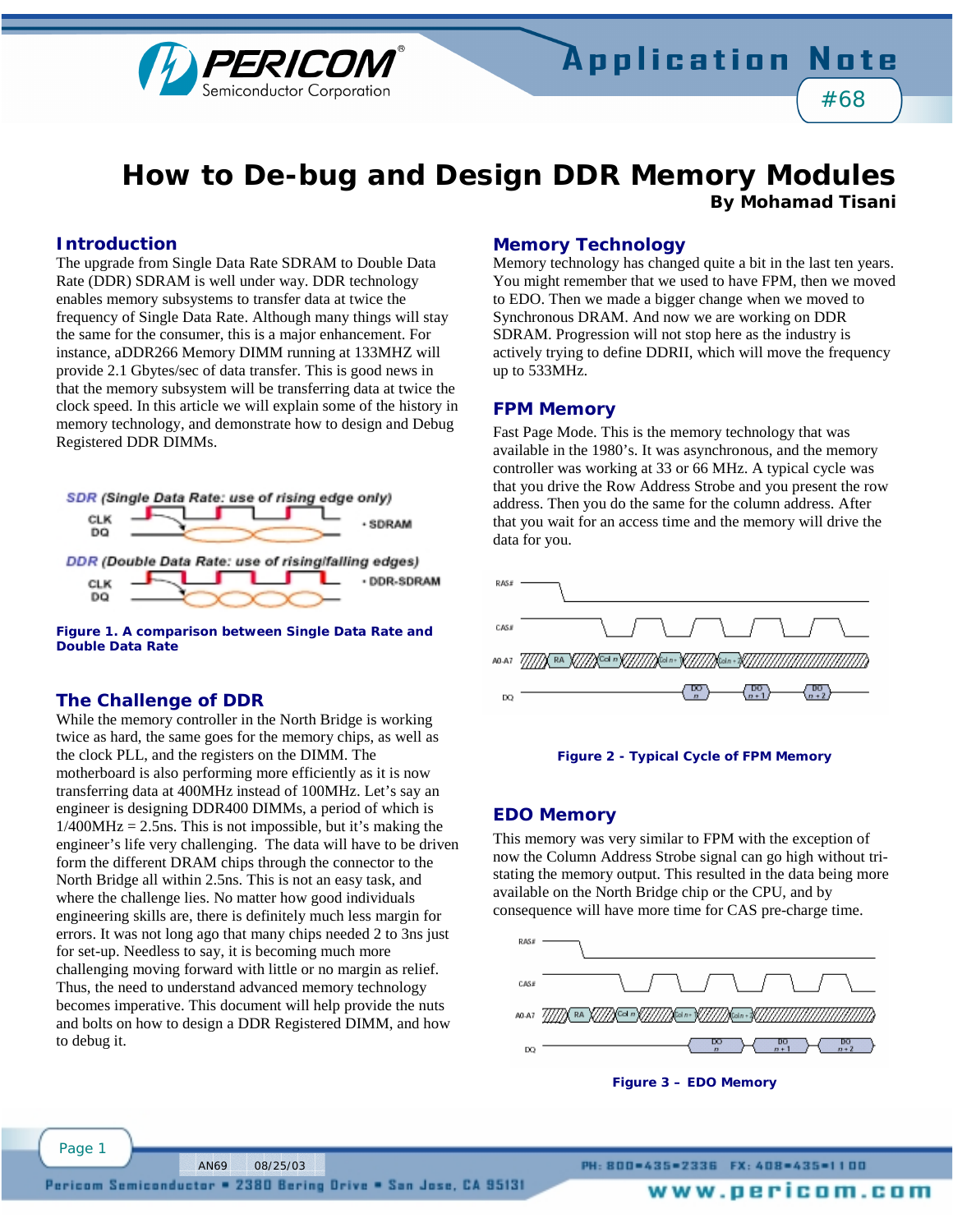

#### **SDRAM Memory**

Synchronous SDRAM has an external clock to synchronize input commands and addresses to the rising edge of the clock. This synchronization makes timing more precise with other system components such as the North Bridge, CPU and other devices.

SDRAM memory is also Command driven instead of Signal driven. There is a user programmable register that selects CAS Latency (access time), and Burst length and Type.

The basic operation of FPM, EDO, and SDRAM memory technology is the same. The Row is opened by RAS# falling, and the Columns are opened by CAS# falling. For SDRAM these commands must be available on the rising edge of the clock.

During a read cycle, after the Row active and the Column active command, read data will be driven from the rising edge of the clock on the DQ lines after the programmed CAS# latency time. The SDRAM will continue to drive the DQ lines until the next rising edge of the clock.

The signals WE#, CAS#, RAS#, and CS# are used to decode the command to the SDRAM chip. At every rising edge of the clock, the SDRAM will latch and execute the latched command. The signals no longer need to be measured with respect to each other. On the contrary, they are latched on the rising edge of the clock. This is the same for address and data.



## **Double Data Rate (DDR) SDRAM**

Page 2

Aside from a few differences, DDR SDRAM is very similar to SDR. The DDR architecture is source synchronous. The data is captured twice per clock cycle using the bi-directional data strobe signal. This architecture uses a 2n prefetch architecture where the internal data bus is twice the size of the external data bus. The following describes the main differences of the two SDRAM types:

1. SDRAM is a Synchronous Architecture while the DDR SDRAM is a source-synchronous architecture. DDR uses a bidirectional Strobe that is driven by the chip that drives the data. 2. The signal interface is SSTL\_2 for DDR while it is LVTTL

for SDR. Stub Series Terminated Line for 2.5 Volts (SSTL\_2) is a standard approved by JEDEC document # EIA/JESD8-9 3. VDD is 2.5V for DDR, while it is 3.3V for SDR. DDR is more compatible with newer process technologies and consumes less power.

4. Vref is an added signal to the DRAM DIMM. Vref is 1.25V and is the reference for differential input signals.

5. CK# is an additional signal. This is necessary since DDR uses a differential clock.

6. DQS is added as a data strobe. This is a bi-directional signal driven by the source and is an architectural change due to DDR being a source synchronous architecture.

7. DM is the Data Mask signal and is an additional pin for DDR. It replaces DQM for SDR DRAMs. This signal is only used to mask write data.





DDR Registered DIMMs are used in numerous Servers, Datacom and Telecom Systems. Many CPUs and chipsets support DDR DRAMs. The following is a system block diagram of a memory subsystem to illustrate how the DDR DIMMs fit into the system. Registered DIMMs are needed for a server because it has registers and a PLL clock driver to make the registered DIMM look like a single load to the Memory controller.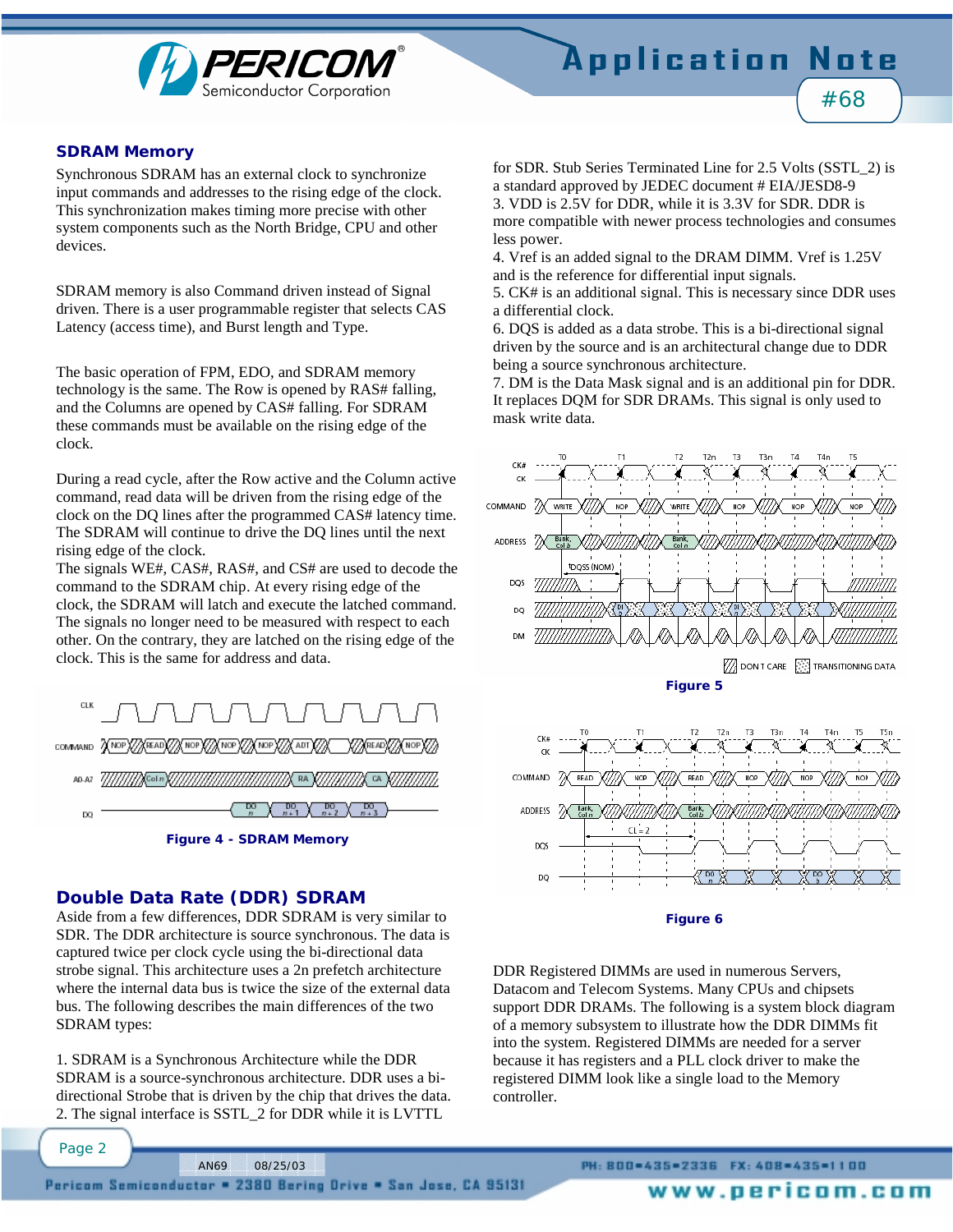



**Figure 7 - Block Diagram of a Memory Subsystem** 

The DDR Registered DIMM offers reduced system loading by including on-board registers for additional signal drive strength, and a zero-delay PLL (Phase-Locked Loop) for clock distribution. These two components are critical in the DIMM design. The Register is required to have a maximum of 2.8 nano-seconds of propagation delay. The PLL is designed to drive 10 output clocks with zero delay from the input with a maximum of 100 pico-seconds skew, and less then 100 picoseconds of half-period jitter.

These are extremely stringent requirements and they are also the keys to making this technology work. As you know the DIMM connects directly onto the Motherboard.



**Figure 8 – DDR Registered DIMM Block Diagram** 



**Figure 9 - DDR Registered DIMM Example** 

AN69 08/25/03

#### **DIMM Connector**

The DIMM mainly connects with the North Bridge or the Memory Controller Hub on the motherboard. The main signals are the DRAM control address and data busses along with the input clock.

#### **How to test a DDR Registered DIMM**

There are many tools to test the DIMM and the first step is to ensure that the PC or the system is able boot. This will verify that you can read and write the correct data in and out of the memory subsystem.

#### **Memory Tester Tool**

Memory testing hardware and software allows you to send multiple data streams to the DIMM and display the results on a monitor. It is recommended to run these tests at high /low VCC and temperature to really stress the system. This tool will need an available PCI slot in any PC. A memory tester tool that we have been using is from Ultra –X. This product is the RST Pro (RAM Stress Test Professional).

#### **Winmark**

Another stress test is to run the Winmark by MadOnion Corporation. This will access the memory very extensively by displaying high definition graphics on the screen. This test sometimes finds problems that the above hardware was not able to detect.

## **CST Board**

The CST board will enable you to power up the DIMM without plugging it into a PC. This is mainly useful in debugging the PLL. With this board you can measure the clock phase offset, skew, and jitter.

#### **Registered DDR timing budgets**

DDR SDRAM will improve overall system performance and bottlenecks in our computing systems. This will also make the net margin very small which will make it easy to find some compatibility problems between different systems and DIMMs. The table below will explain the margin for error that we have available. This data is based on the maximum specification for the PLL and the Register. It is also based on DIMM PCB Simulation. You can see that the margin is about 270 picoseconds. This is not very much margin, but it has been achievable and DDR333 is in production now.

www.pericom.com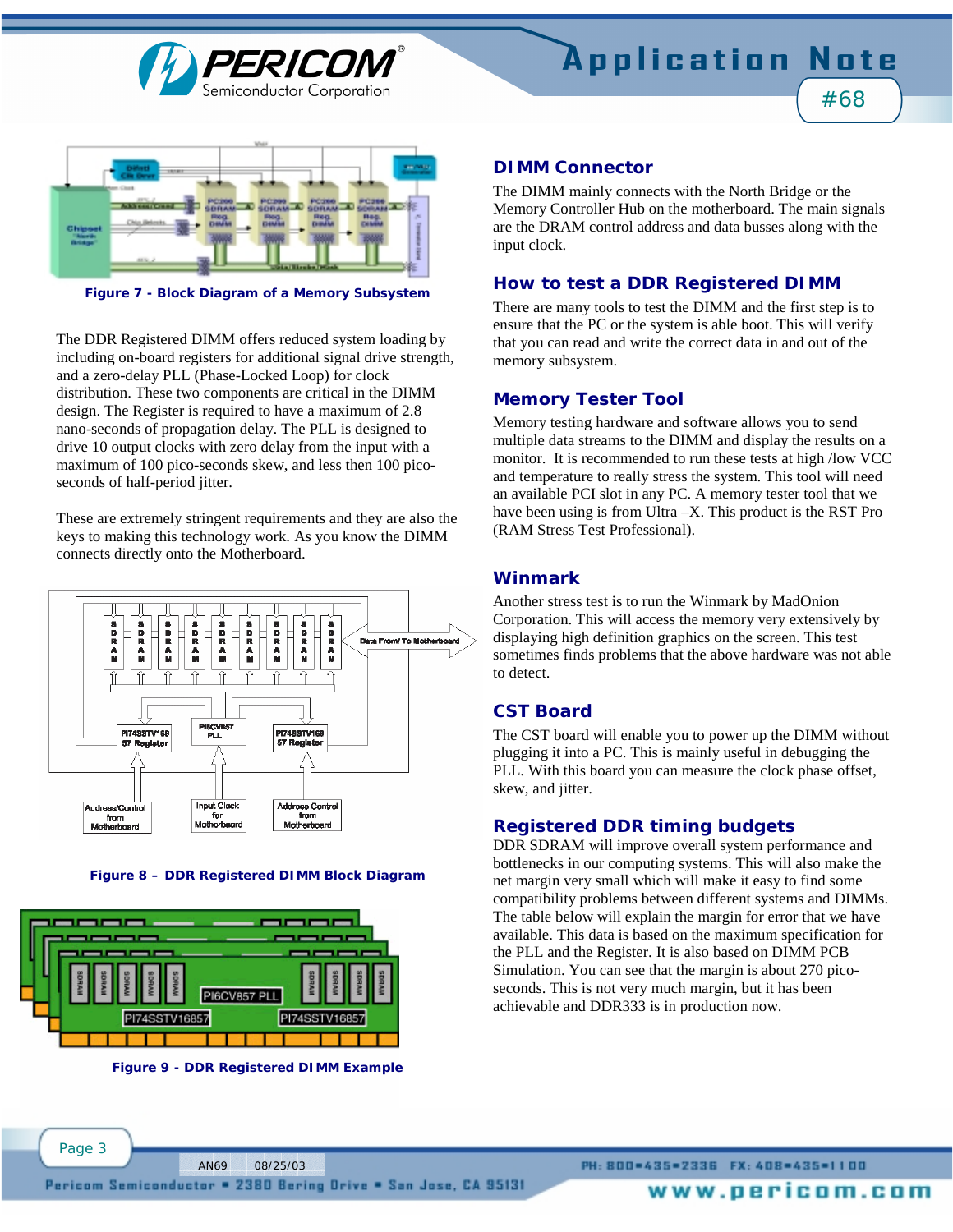

#### Parameter **Setup Timing Hold Timing** TClock Period 6.0ns NA<br>
TPD (register clock to out) -2.8ns 1 1 to TPD (register clock to out)  $-2.8$ ns 1.1ns T net delay (flight time)  $-1.39$ ns .28ns Treg (reg clock shift)  $-1$  .1 T setup/hold (DRAM)  $-8$  -.75<br>Tskew (clock iitter /skew)  $-0.275$  -0.2 Tskew (clock jitter /skew) Tss (simultaneous switch effect) -0.266 NA TXTLK (crosstalk)  $-0.1$  -0.1  $-0.1$  -0.230ns Margin

#### **Table 1: DDR333 timing margin based on Pericom's PI6CV857 PLL, and PI74SSTVF16857 Register**

# **How to Debug DDR DIMMs**

After testing and figuring out that a DIMM problem exists, an examination of the various components is required to narrow down and discover how to fix the problem. All chips in the system are important and they all have to work within their specification.

# **PLL Tuning and Debug**

The PLL will receive one differential clock input and drive ten differential clock outputs while connected to the DRAMs as well as the registers. The CST reference board is a good start to debugging the clock. The clock also has feedback signals. These signals have a feedback capacitor to tune the Phase Offset from the input to the output. This feedback capacitor can help you to move the clock by few hundred pico-seconds to see if this fixes the problem. Changing the feedback capacitor can change the clock inputs to the DRAMs.



**Figure 10 – PLL connection on the Registered DIMM** 

AN69 08/25/03



Application Note

#68





**Figure 12. Timing for CLK\_IN to MEM\_IN on 512MB, R @ FB = 120-ohm, C @FB = 8pF, R @ CLK\_IN = 120-ohm, R @ REG\_IN = 240-ohm. Top signals:Clk\_in/Clk\_in# input to the PLL, Bottom signals: Memory\_in/memory\_in#, input to the memory** 

Page 4

PH: 800=435=2336 FX: 408=435=1100

Pericom Semiconductor = 2380 Bering Drive = San Jose, CA 95131

www.pericom.com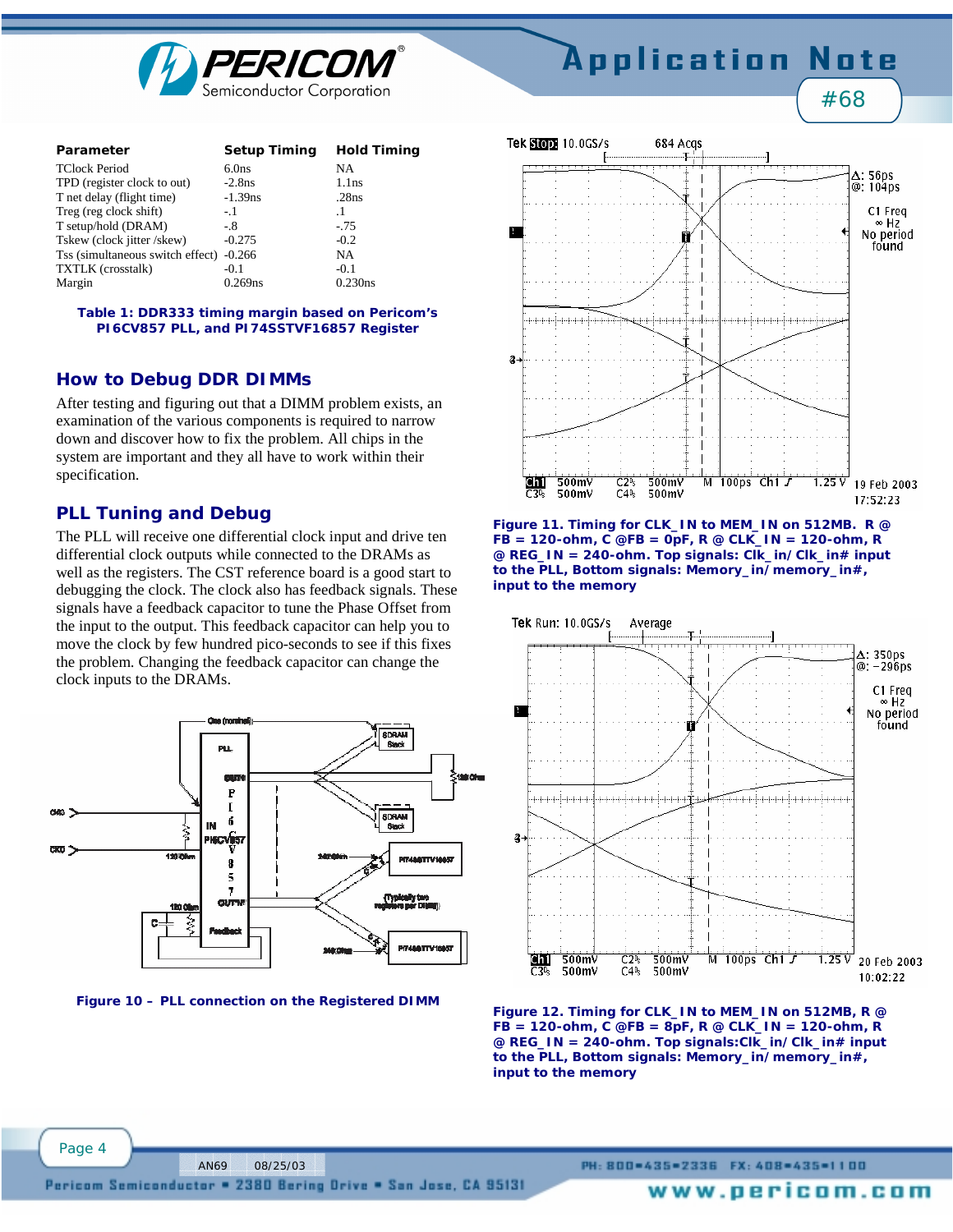

#### Notice that in Figure 11 when the feedback capacitor is 0 picofarad, the clock at the memory in chip is lagging the clock at the PLL by 56ps. By changed the CF\_In to 8pF, the clock at the memory in chip is leading the clock at the PLL by 350ps. That is a total difference of 406ps and the result of adding an 8pF capacitor at the feedback\_in input to the PLL Chip. The feedback\_in capacitor should be tuned so that the clock at the input to the PLL and the Clock at the input to the memory is 0ps thus making these two clocks aligned. These numbers are specific to this DIMM design.

#### **Termination Resistor**

The DDR DIMM specification recommends a 120-ohm resistor be placed on the destination input for the clock. The resistor is placed between the two differential signals. This resistor needs to be 240-ohms for each of the registers since there is typically two registers per DIMM for DDR I. These resisters will play an important role for clock timing as changing these resisters will alter the timing of the clock. For example, if you need more setup time for the register, you need to select a different value register. Please see the waveforms below.

When comparing Figures 11 and 13, you will notice that in Figure 11 the clock at the memory was lagging by 56ps. While in Figure 13 the clock at the memory is leading by 102ps. This is a 158ps difference caused by changing the resistor at the feedback\_in of the PLL from 120-ohm to 0-ohm. You can also change the resister at other components such as the memory\_in or the register in clock input. This will allow you to add more setup or hold margin on these specific systems. Changing the feedback resistor value is not recommended by JEDEC. This is only a method that can be used to debug the DIMM and find out why it might be failing.

#### **Register Debug**

The simple register is a key component on the DIMM and can make a big difference in performance. Table 1 above reveals that a large amount of the clock period is taking by the register. The register has 2.8ns maximum propagation delay and is about 46 % of the period. Notice that DDR333 has only 269ps of margin. The register latches the memory Control and address signals. Depending on how strong the Memory Controller Hub is driving these signals and the clock, this might have be a problem.

Scope out the input and output data from the register. Also ensure that the register is providing the address and control signals to the output of the register within less than 2.8ns. If this is not happening, move the clock of the register to lead the clock of the DRAMs in order to compensate for the register providing late address and control signals to the DRAMs. The propagation delay from the register input clock to the Memory input data measure to be 2.44ns.



Note

**Application** 



**Figure 13: Typical DIMM design. Figure 13. Timing for**  CLK IN to MEM IN on 512MB.  $R \otimes FB = 0$ ,  $C \otimes FB = 0pF$ , **R@CLK\_IN = 120-ohm, R@REG\_IN = 240-ohm. Top signals:Clk\_in/Clk\_in# input to the PLL , bottom signals: Memory\_in/memory\_in# , input to the memory** 



**Middle signal: Register input data Bottom signal: register output data at the Memory input.** 

Page 5

PH: 800=435=2336 FX: 408=435=1100

www.pericom.com

AN69 08/25/03 Pericom Semiconductor = 2380 Bering Drive = San Jose, CA 95131